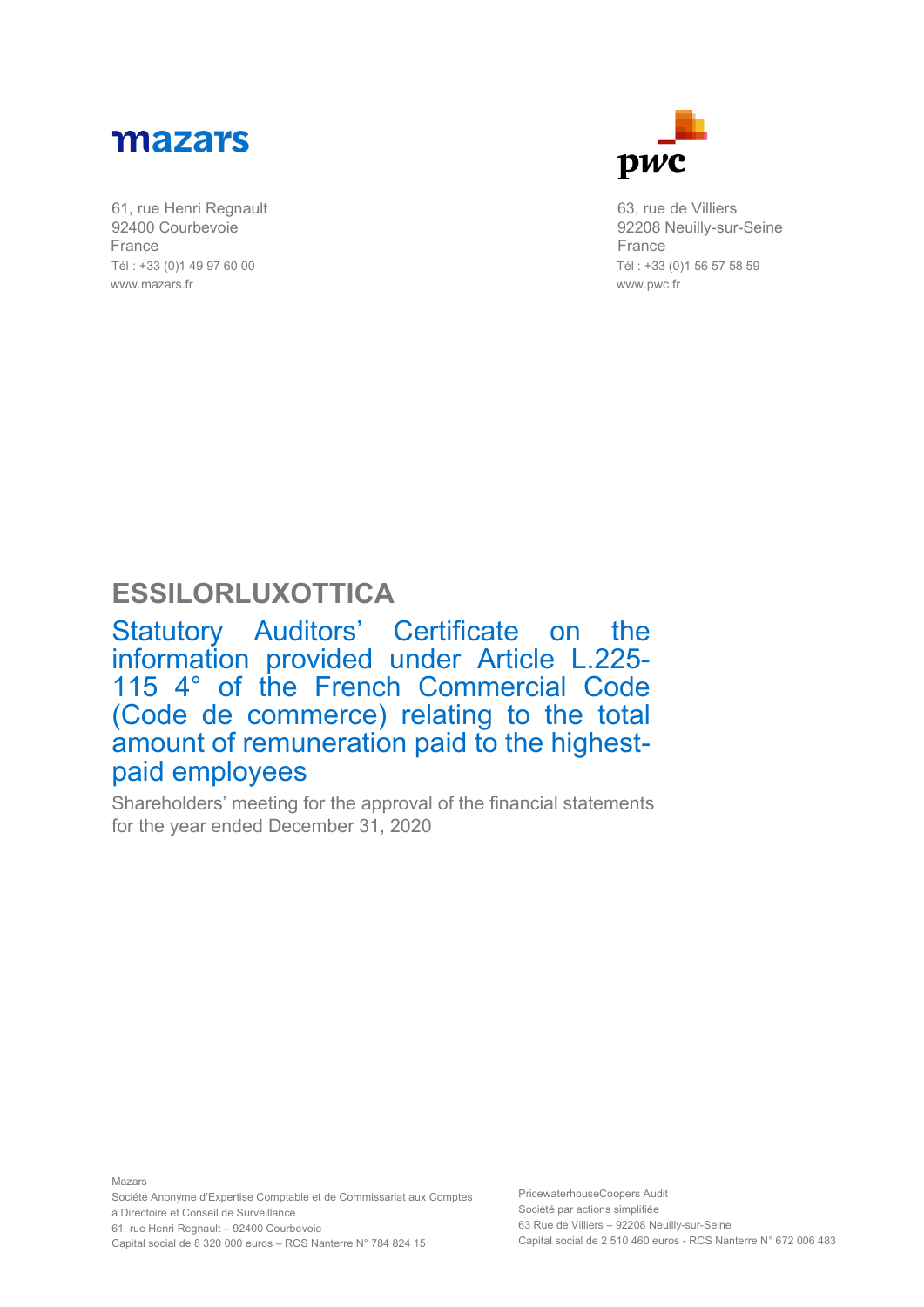## **ESSILORLUXOTTICA**

Société Anonyme 712 049 618 R.C.S. Créteil

## Statutory Auditors' Certificate on the information provided under Article L.225-115 4° of the French Commercial Code (Code de commerce)

Shareholders' meeting for the approval of the financial statements for the year ended December 31, 2020

*This is a free translation into English of the Statutory Auditors' Certificate on the information provided under Article L.225-115 4° of the French Commercial Code (Code de commerce) issued in French and it is provided solely for the convenience of English speaking users.*

*This report should be read in conjunction with, and construed in accordance with, French law and professional auditing standards applicable in France.*

To the Shareholders,

In our capacity as statutory auditors of your company and pursuant to Article L.225-115 4° of the French Commercial Code (Code de commerce), we have prepared this certificate on the information relating to the total amount of remuneration paid to the highest-paid employees for the year ended December 31, 2020, as indicated in attached document.

This information has been prepared under the responsibility of Mr. Leonardo Del Vecchio, Chairman. It is our responsibility to attest this information.

In the context of our role as statutory auditor, we have audited the financial statements of your company for the year ended December 31, 2020. Our audit was conducted in accordance with professional standards applicable in France, and was planned and performed for the purpose of forming an opinion on the financial statements taken as a whole and not on any individual component of the accounts used to determine in the information. Accordingly, our audit tests and samples were not made with this objective and we do not express any opinion on any components of the accounts taken individually.

We performed the procedures that we considered necessary in light of the professional guidance issued by the French Institute of statutory auditors (Compagnie nationale des commissaires aux comptes) relating to this assignment. These procedures, which do not constitute an audit or a limited review, consisted in making the necessary reconciliations between the total amount of remuneration paid to the highest-paid employees and the accounting from which it is derived and to verify that it is consistent with the elements having served as a basis for preparing the financial statements for the financial year ended 31 December, 2020.

On the basis of our work, we have nothing to report on the concordance of the total amount of remuneration paid to the highest-paid employees in the attached document and amounting to